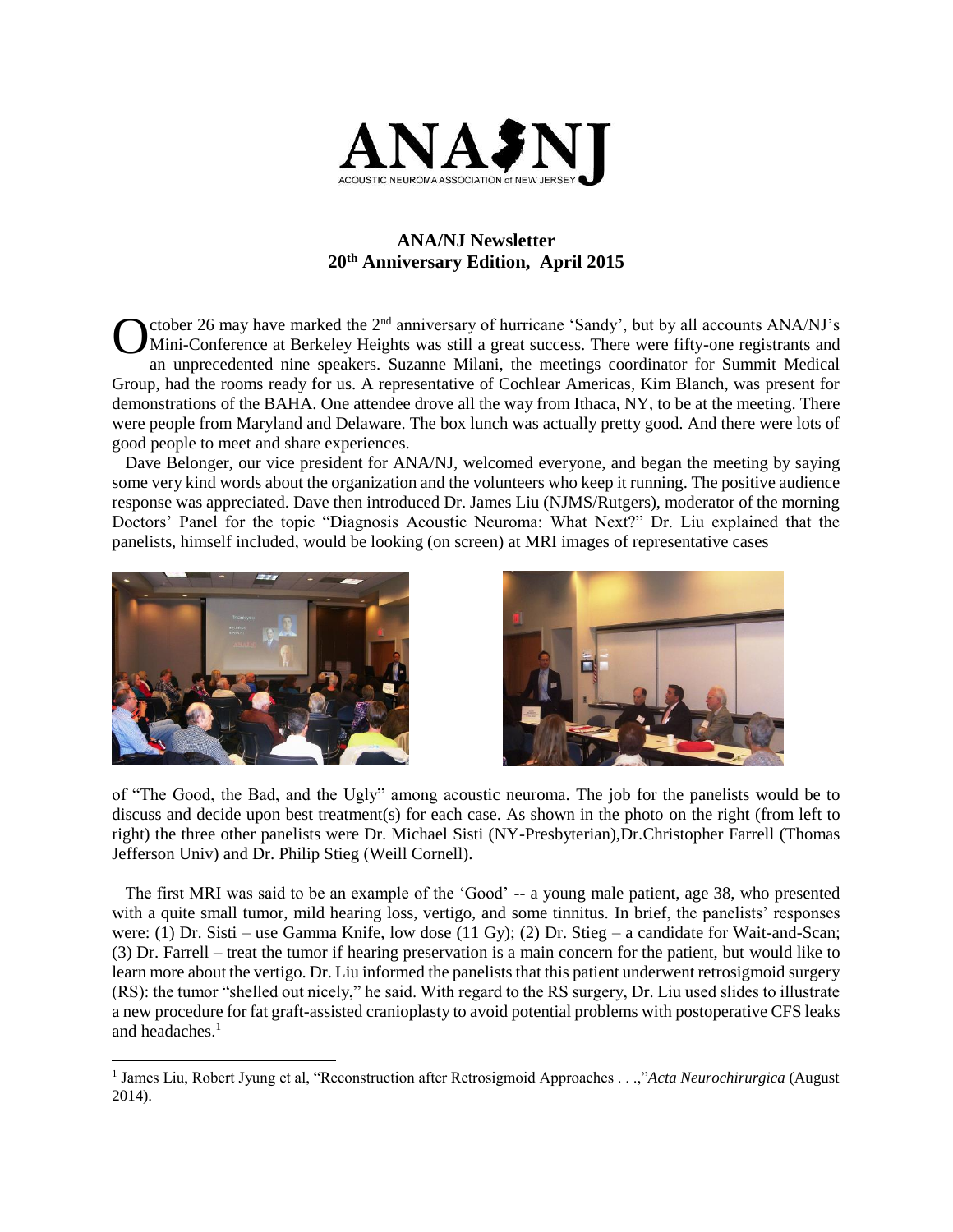A second MRI, to represent the case of a 'Bad' acoustic neuroma, was of a 62-year old woman, moderatesized tumor, hearing loss in the affected ear, plus ataxia (a walking problem). Briefly: (1) Dr. Farrell -- "take it out," but he would like to learn more about the ataxia; (2) Dr. Stieg -- the same, use either RS or translabyrinthine (TL) surgery, although prefer RS because of shorter operation time; (3)Dr.Sisti -- RS surgery recommended. Dr.Liu revealed that eventually the decision for this patient was RS surgery.

 Finally, for the 'Ugly,' an MRI for the really giant tumor of a 40-year old woman was shown. Dr.Farrell took one look and declared it "a project." The panelists immediately ruled out any initial radiation treatment. Hearing was already lost, but saving facial nerves remained a challenge. It would have to be a partial removal by surgery, probably in two stages. How much tumor could be left behind? These were matters discussed at some length by the panelists.

 The rapid flow of ideas among experienced neurosurgeons during these evaluations of MRIs was fascinating and instructive. Did you see the little tail of the small tumor reaching out toward the cochlea in that one MRI? It was instructive to have the panelists point this out for us and discuss its significance. As the old saying goes, "One sees only what one knows."

 Following a good lunch, the afternoon began with a Keynote Address – "Genomics, Personalized Medicine and Acoustic Neuroma," delivered by Dr. Matthias A. Karajannis, a dedicated researcher at NYU Langone Medical Center who combines genomic/molecular science with clinical trials in search of therapeutic drugs capable of helping control growth and hearing loss in acoustic neuromas, both familial (NF2) and sporadic. His talk was impressively scholarly with numerous charts, tables and references. He reported that clinical trials thus far with carefully selected existing drugs (e.g., lapatinib) have shown some success. Encouraging improvements in hearing, as well as cases of tumor shrinkage, have been recorded.<sup>2</sup> Other drug studies (e.g, everolimus) are underway. And combination drug therapies



l

may need to be tried. There may also be the need to develop and test a new generation of drugs designed for acoustic neuroma. For NF2 patients with bilateral tumors, as well as Wait-and-Watch patients with sporadic tumors seeking to avoid or delay treatment, a tumor suppressor oral medication will be very much worth all efforts.<sup>3</sup>

 Genomic analysis in support of targeted therapies is a growing part of medicine today. The Rutgers Cancer Institute of NJ, for example, just received a \$10 million anonymous grant "to help its scientists discover targeted therapies for hard-to-treat cancers."<sup>4</sup> Acoustic neuroma is not a cancer, but research in any one area of "precision [personalized] medicine" ultimately benefits all others.

<sup>&</sup>lt;sup>2</sup> M.Karajannis et al, "Phase II Trial of Lapatinib in Adult and Pediatric Patients with Neurofibromatosis Type 2 and Progressive Vestibular Schwannomas," *Neuro Oncology*, vol.14(9) (Sept 2012).

<sup>&</sup>lt;sup>3</sup> For those not present at the conference, a good impression of the complexity of research in the field (and its unique vocabulary) can be had by looking at Dr. Karajannis' journal article dealing with 'Merlin', the tumor suppressor protein encoded by the NF2 gene. Go t[o www.pubmed.org](http://www.pubmed.org/) and search for "Merlin: a Tumor Suppressor with Functions at the Cell Cortex and in the Nucleus," *EMBO Reports* (March 2012), free full text.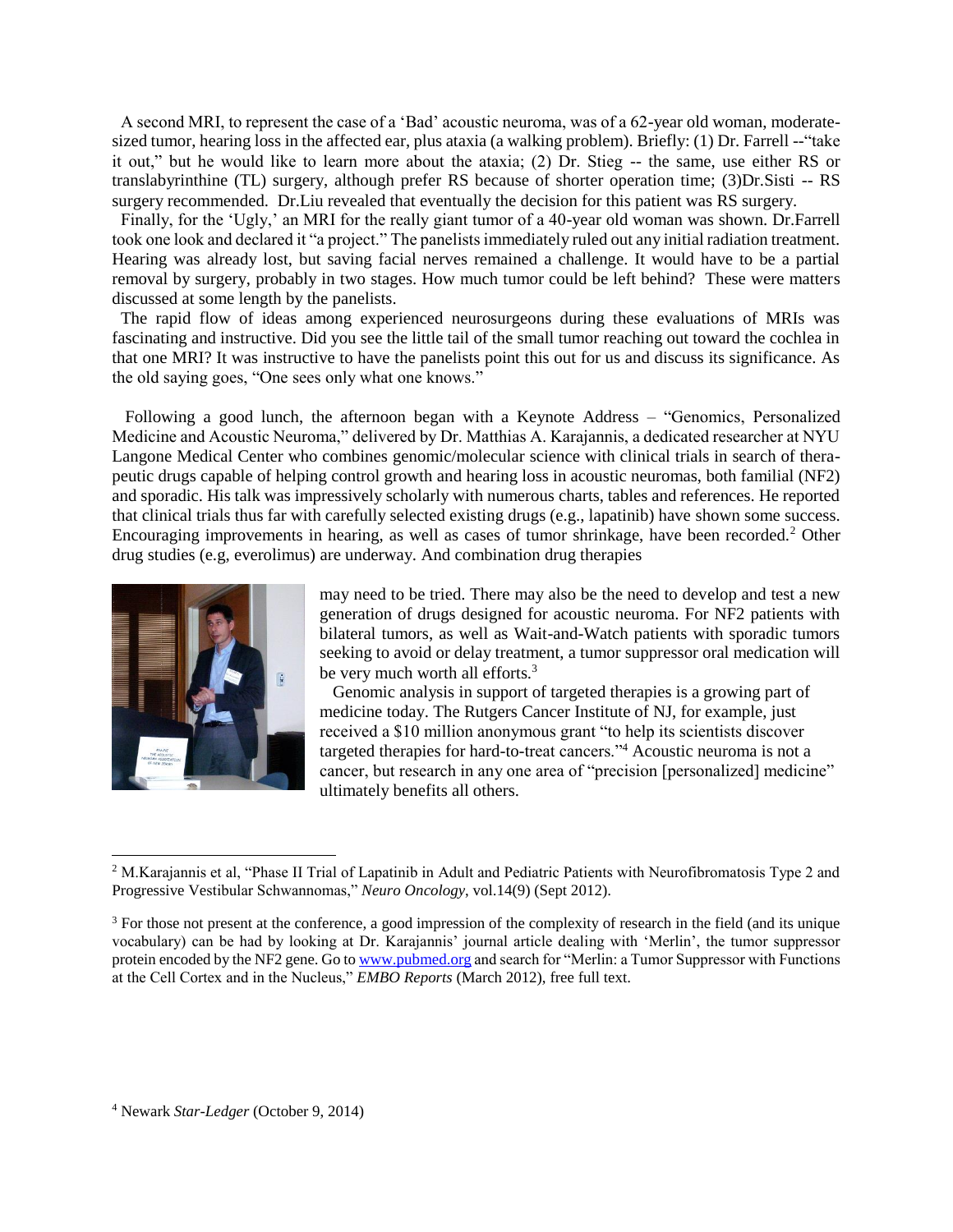The afternoon Doctors' Panel, moderated excellently by Dr. Samuel Selesnick (Weill Cornell), was an examination of "Treatment Modalities & Hearing Preservation Outcomes" with focus on the various types



of radiation treatment available to acoustic neuroma patients.

(From left to right: Drs. Selesnick, Farrell, Danish, Schwartz and Tsai)

 Dr. Shabbar Danish (RWJ) reported first on singlesession radiosurgery using the most recent model Gamma Knife called 'Perfexion'. Compared to the earlier Model C (1999), the Perfexion (2006) has cut treatment time from 80 to 30 min; setup takes 3 sec rather than 10 min; and there is automatic, time-saving patient repositioning. Low dosages of 12.5-13 Gy at the tumor margin have resulted in improved rates of hearing

preservation. Dr. Christopher Farrell (Thomas Jefferson Univ) pointed out how experiences with radiation treatment near the optic nerve have demonstrated the value of delivering radiation in a series of small doses or 'fractions' (radiotherapy) rather than in a single-session (radiosurgery). Along with the other panelists, he advocated dose 'fractionation' for patients most anxious to preserve useful hearing. At Jefferson, the dedicated NovalisTX linac (Varian) has been used for fractionation treatments of 5 weeks, 25 sessions. Dr. Louis Schwartz at Overlook Hospital prefers the CyberKnife linac (Accuray) for 5 daily sessions of 30 min each. Dr. Henry Tsai reported that Proton Beam treatments at the ProCure Center in Somerset are typically 25-30 sessions over 5 weeks.

 The panelists agreed that small tumors do best for hearing preservation, and that tumor location away from the cochlea, as well as keeping any radiation dose to the cochlea as low as possible, are extremely important for hearing preservation. Also, as studies of Wait-and-Scan in Denmark have shown, acoustic neuroma patients who start with good hearing are the ones who end up with the best hearing.<sup>5</sup>

 The panelists pretty much stayed away from citing and/or comparing long-term outcomes for the various types of radiation treatment. Actually, long-term data, like rates of serviceable hearing at 1, 3, 5, 7 and 10 years following treatment, is only just beginning to appear. Most reports by treating centers are for 3 or 5 years at most, and hearing rates are usually not well defined. Follow-up audiometry by patients is hard to get. And then, too, radiation technology/precision has been improving so rapidly: Gamma Knife is now in its 4<sup>th</sup> version since introduction in the US in 1987; Varian has just (2010) brought out a "next-generation," "super" linear accelerator named TrueBeam.<sup>6</sup>

 Dr. Farrell did recommend attention to one study of long-term outcomes that reminds us that the effects of radiation take time to develop.<sup>7</sup> In this study, median audiometric follow-up was 9.3 years for 44 radiosurgery patients treated by 12-13Gy, 1997-2002. The average rate of serviceable hearing following treatment was 80% after 1 year, 55% after 5 years, and 23% after 10. Important variables used to predict outcomes were tumor size and preoperative hearing capacity. The study advised "these data demonstrate the importance of long-term follow-up when reporting audiometric outcomes. . . ."

l

<sup>5</sup> See ANA/NJ Newslettter, April 2011 & Sept 2014.

<sup>6</sup> Se[e www.variantruebeam.com/press.](http://www.variantruebeam.com/press)

<sup>7</sup> B.Pollock et al, "Long-term Hearing Outcomes following Stereotactic Radiosurgery . . . ," *Journal of Neurosurgery*, vol.118 (March 2013). Mayo Clinic.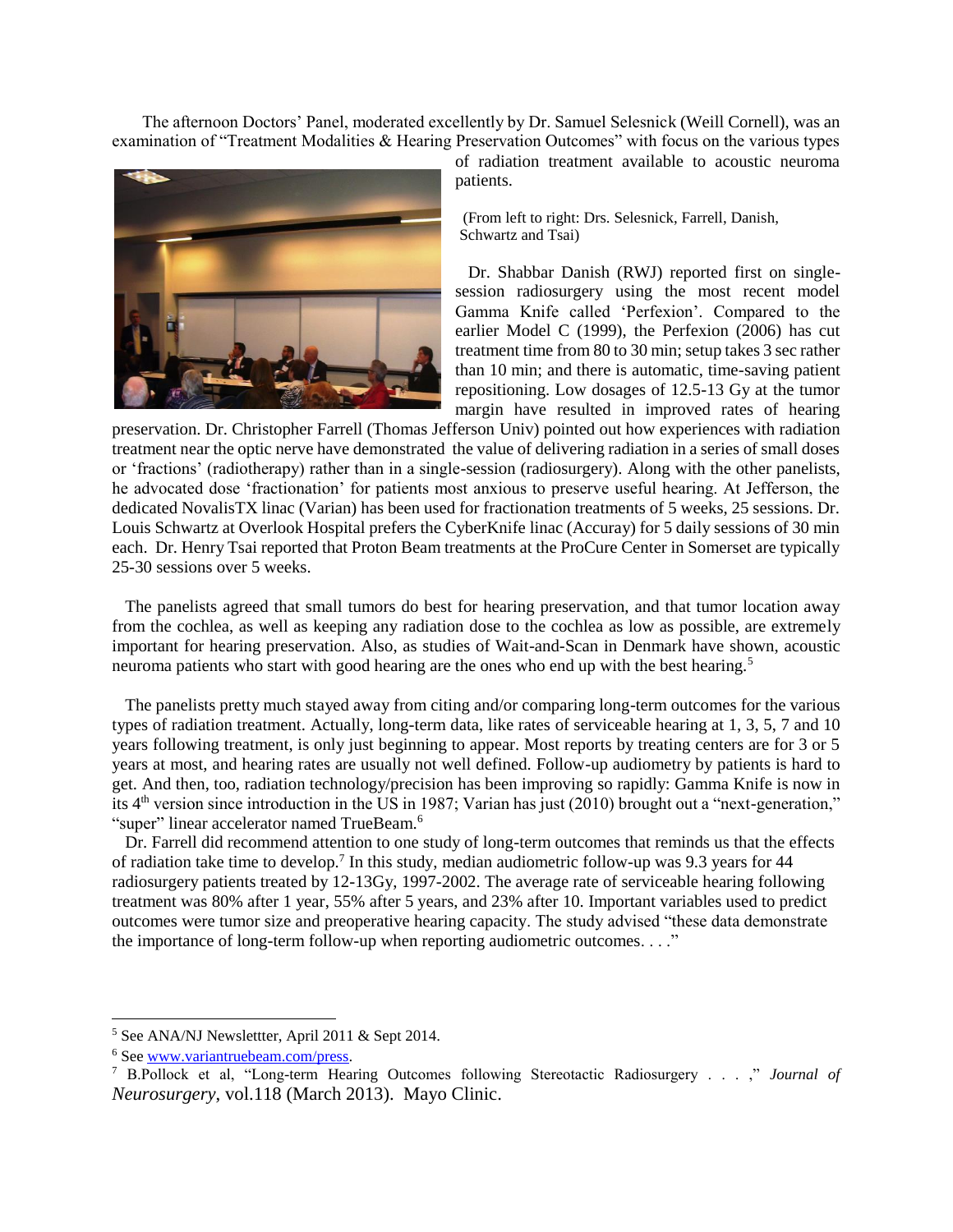## **Notices**

**●** We regret that for personal reasons Brad Zimmerman (Moorestown) has needed to resign his position on our Board of Directors. Many thanks, Brad, for your contributions while serving as a member of the board.

**●** Summit Medical Group Imaging in Berkeley Heights and Westfield has announced that 'Silent Scan' technology has been introduced to eliminate the loud, clanging noises patients have experienced during MRI scanning.

● Montclair State University currently offers the only clinical doctorate in audiology (AuD) in New Jersey. MSU's new Center for Audiology and Speech-Language Pathology at 1515 Broad Street in Bloomfield provides reduced fees for its audiology services. The Center operates a 'loner' program of revamped standard hearing aids for qualified individuals. Donations of used hearing aids are welcomed. For information, phone 973-655-3934.

● Dr. Konstantina Stankovic is assistant professor of Otology & Laryngology at Harvard Medical School and president of the American Auditory Society. She directs a basic science laboratory in molecular neurotology at the Mass. Eye & Ear Infirmary. ANers will be interested that recent NIH-funded research in Dr. Stankovic's lab has suggested a potential therapeutic role for aspirin and other salicylates (NSAIDs) in inhibiting the growth of acoustic neuromas. (See "Aspirin Intake Correlates with Halted Growth of Sporadic Schwannoma in Vivo," *Journal of Otology & Neurotology*, 35 (Feb 2014); "Nonsteroidal Antiinflammatory Medications Are Cytostatic Against Human Vestibular Schwannomas," *Translational Research* (Online, January 7, 2015).

● Dr. Joan Massagué has been named Director of the Sloan Kettering Institute, the 'research arm of the Memorial Sloan Kettering Cancer Center.' Dr. Massagué's primary research interests involve the molecular processes by which proteins exert control on the growth and behavior of diverse cell types. (See *Center News*, Feb 2014).

## **A letter from Wilma ~**

Dear ANA/NJ Members and Friends,

 It's been 20 years since the founding of ANA/NJ. Our mission from the beginning has been to "provide support and information to acoustic neuroma patients, their families and friends; and to increase public awareness of the symptoms of acoustic neuroma in order to assure accurate and timely diagnosis."

We have done our job pretty well, I think. In those 20 years I have personally spoken to several hundred newly diagnosed or post treatment patients and have shared my experience, strength and hope with them. Most people come to us these days with a head filled with information, doctor's names, hospital names, treatment options. The main reason they call, I think, is because they need to talk to someone who has been there, who has survived . . . and who understands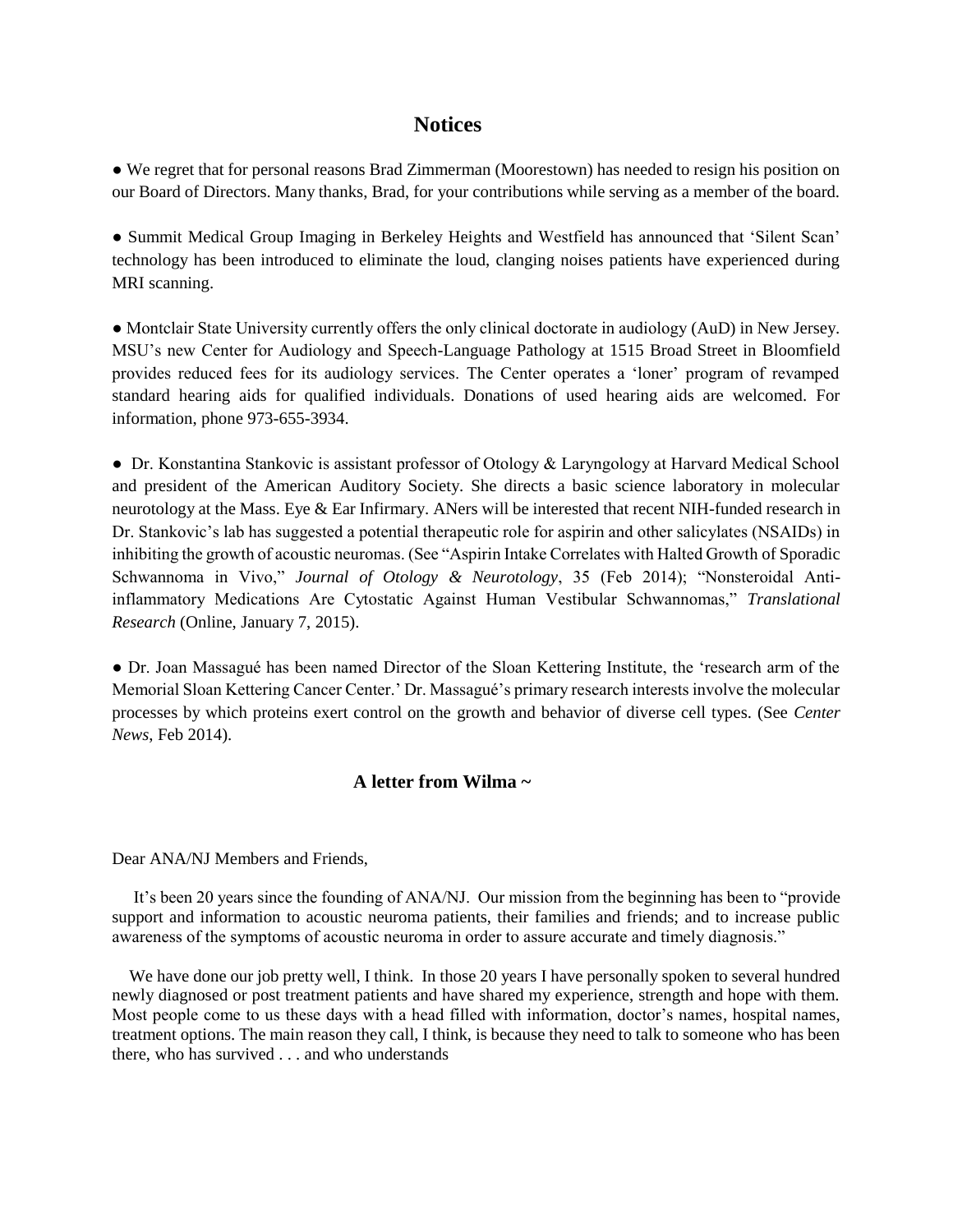Thinking back brought me to a bad night in December 1992. My internist had just told me that there was a 2cm tumor growing on my cranial nerves and it was affecting my hearing and balance. There was also this constant buzzing in my right ear. I lived alone. My 4 children were grown and all out on their own. I was terrified. There was no internet. There was no one to talk to about my feelings, my fears, including my own local doctor, who had never seen another acoustic neuroma patient. He did some research and gave me the name of a neurosurgeon in Philadelphia who operated on brain tumors. My son accompanied me to the appointment, and after listening to what would happen if I didn't have surgery, we decided to go ahead with it. The surgery was scheduled for January 15, 1993, but was canceled by the doctor and rescheduled for February 2, 1993. My mother died unexpectedly on January 17, and I was able to be present for my family during the funeral and other arrangements.

 The night before I was to report to the hospital, real panic set in. No one close to me could understand what I was feeling. I vaguely remembered an article I had read in the neurosurgeon's office, written by a woman in Chicago who was an acoustic neuroma 'survivor'. Although I had never before reached out to a stranger, I found that woman's name and called information to get her phone number. I called, told her that I was about to go in for surgery. She talked to me for over an hour, telling me her story, and answering my many questions. I have never again spoken to that woman, and have no idea who or where she is, but I will always be grateful to her.

 Now, today, I'm the woman on the phone! I'm one of many, many acoustic neuroma survivors who are always available to share our own experiences with new people. So although ANA/NJ has done a good job over the past 20 years, as long as there are new acoustic neuroma patients, we will always be there to share our stories with them; to give them support; to let them know they are not alone. Sincerely,

Wilma Ruskin, President of ANA/NJ January 8, 2015

 $\overline{\phantom{a}}$ 

### **Long-Term Hearing Preservation: Middle Fossa Surgery**

 In his May 2013 Webinar recording for ANAUSA, entitled "Natural History and Surgery for Long-Term Hearing Preservation,"<sup>8</sup> Dr. Rick Friedman (House Clinic, Los Angeles) presents the case for middle fossa microsurgery as a treatment choice for AN patients hoping for long-term preservation of useful hearing. He emphasizes that the approach provides surgeons with excellent exposure of critical nerves. For tumors less than 2.0cm (or even 2.5cm), he reports long-term hearing preservation rates of 60-80%. He makes clear, however, that 'Long-Term' in the title of his report means 10 years at most. Follow-up data for rates of hearing preservation beyond 10 years is simply not readily available at present.

 Dr. Friedman recommends that tumors as small as 3mm are good candidates for middle fossa surgery. Wait-and-Watch would be a possible second choice, but he thinks it's best to treat tumors early while they are small. He cautions Wait-and-Watch patients that hearing loss can occur even though periodic checkup MRIs may show no tumor growth. Why such hearing loss occurs is not known exactly. He recommends that Wait-and-Watch patients should have their hearing tested regularly at intervals of 6 or 12 months.

<sup>&</sup>lt;sup>8</sup> Available at ANAUSA.org (Members Section). See also, at [PubMed.org,](http://www.pubmed.org/) the abstract for A.C.Wang et al, "Durability of Hearing Preservation after. . . the Middle Cranial Fossa Approach," *Jour Neurosurg*, vol 119 (July 2013). Univ of Michigan. Audiometric testing at 1, 3 and 5 years. At 5-year follow-up, Class A hearing was preserved in 13 of 20 patients (65%).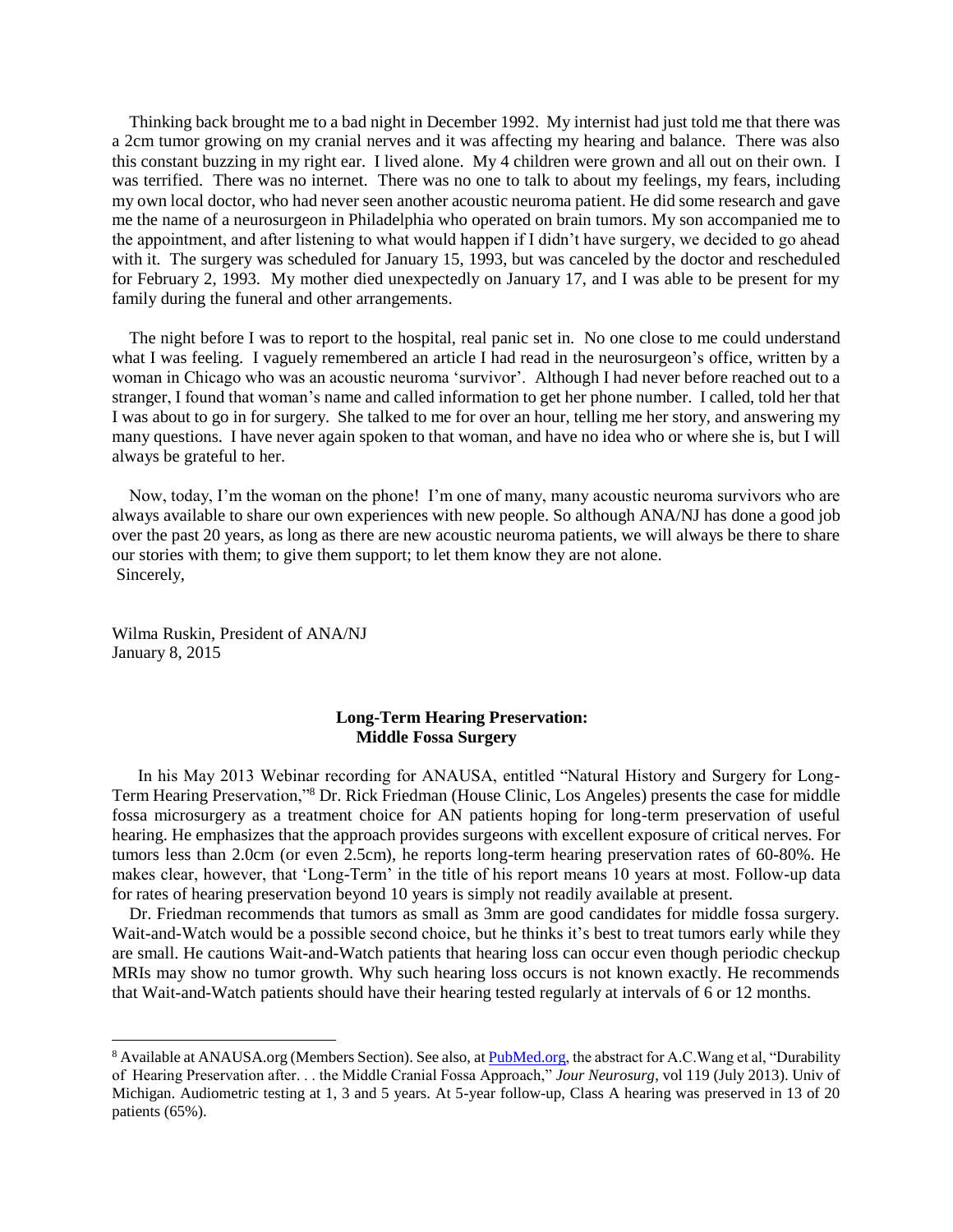Dr. Friedman takes the position that both observation and radiation treatment patients should anticipate gradual deterioration in their hearing over time. Regarding the different types of radiation, he believes fractionation of the dose does no better than single-session treatment for long-term hearing preservation.

### **CRISPR Technology for Genome-Editing**

 Having a drug capable of moderating or stopping tumor growth and preventing hearing loss would of course be a great boon for acoustic neuroma patients. Another way to go might be gene therapy to fix the glitch in the NF2 gene that is a known cause of the disease. Instead of needing to take pills, patients would opt for genome-editing, whereby the offending mutation in the gene would be 'snipped' out and replaced by healthy DNA. As announced recently by neuroscientist Feng Zhang, PhD (M.I.T. Department of Biological Engineering): "Advances in genome-editing have opened the door for an entirely new and promising approach to treating disease by correcting causative errors directly in a patient's genome."<sup>9</sup>

 Feng Zhang is one of the five co-founders of Editas Medicine, the new biotech company based in Cambridge, Massachusetts, that has introduced CRISPR, an innovative technology that allows scientists "to edit genomes with unprecedented speed and ease."<sup>10</sup> M.I.T. researchers have already reported on using the system to cure mice of a rare liver disorder by injecting CRISPR directly through their tails.<sup>11</sup> "[They] managed to insert the correct gene in about one of every 250 cells in the livers of mice. During the following month, the healthy liver cells thrived, eventually replacing a third of the bad cells, enough to rid the mice of the disease."<sup>12</sup> Therapies for humans are still most likely years away, but are already being explored for HIV, Alzheimer's disease, schizophrenia and depression.<sup>13</sup>

l

<sup>9</sup> *The Burrill Report* (November 30, 2013).

<sup>10</sup> See Margaret Knox, "The Gene Genie," *Scientific American* (December 2014), pp.42-46.

<sup>11</sup> "Researchers Reverse a Liver Disorder in Mice by Correcting a Mutated Gene," *Phys Org*, 30 (March 2014).

<sup>&</sup>lt;sup>12</sup> Knox, "The Gene Genie," p.46.

<sup>13</sup> Knox, p.42; Matthew Herper, "Brain Boom," *Forbes* (March 2, 2015), 76-83.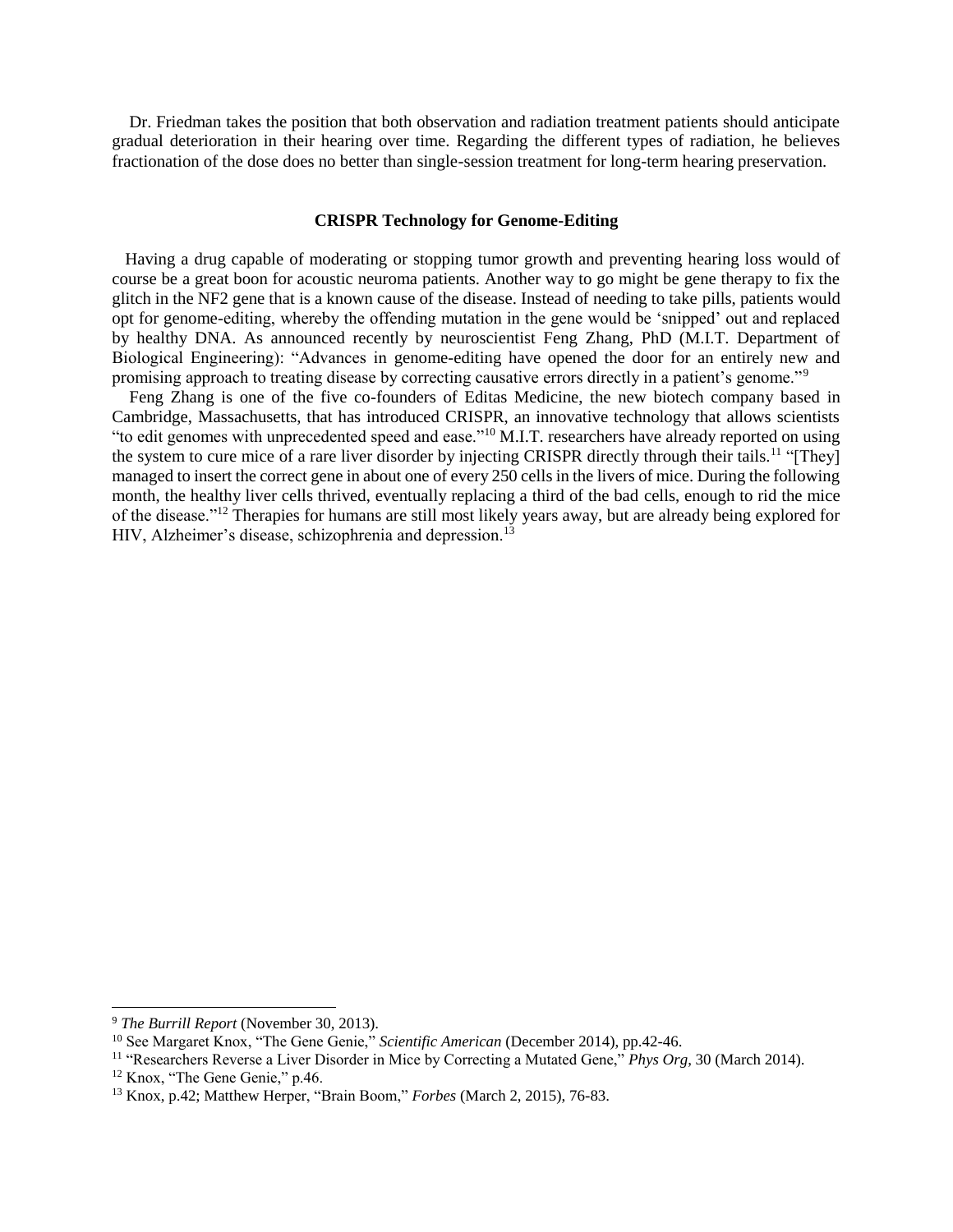## **ANA/NJ Newsletter Articles ,2004-2014**

(Online at www. ananj.org/news)

### **Topic Issue**

| ANA/NJ founding recalled                       | Oct 2013                       |
|------------------------------------------------|--------------------------------|
| ANAUSA Patient Surveys, 2008, 2012             | Apr 2010, Mar 2014             |
| BAHA (seminars, Dr Kwartler)                   | Jan 2005, May 2005, Sept 2009  |
| BANA, British Acoustic Neuroma Assoc.          | Mar 2012                       |
| Causes of AN                                   | Mar 2014                       |
| Cell phones and AN                             | Sept 2005                      |
| CyberKnife (Dr Schwartz, Overlook Hospital)    | Sept 2008                      |
| CyberKnife (Dr Lipani)                         | June 2013                      |
| Chronic Fatigue Syndrome                       | Sept 2008                      |
| <b>Cochlear Implants</b>                       | Sept 2004, Jan 2007            |
| Diagnosis, Early & Delayed                     | Jan 2007, Sept 2012            |
| Decision Making (Dr Ubel, IMDF)                | June 2013                      |
| DNA (Dr Collins, The Language of Life)         | Mar 2014, Sept 2014            |
| Facial Reanimation Surgery (Dr Winters)        | June 2004                      |
| Fatigue                                        | June 2004, Jan 2005            |
| Gamma Knife History                            | Oct 2011                       |
| Gamma Knife (Post-treatment regrowths)         | Sept 2008, Oct 2010            |
| Genomics & Personalized Medicine               | Sept 2014                      |
| Hearing Devices for SSD                        | Mar 2013                       |
| Headaches                                      | Apr 2006                       |
| Incidence of AN                                | Jan 2007                       |
| Incidental ANs                                 | Mar 2012                       |
| Integrative Medicine (Morristown, MSKCC)       | Oct 2010                       |
| Medical Tourism for AN                         | Oct 2011                       |
| Memory                                         | Sept 2007, Apr 2008, Apr 2010  |
| Mini-Conference, 2008                          | Apr 2009                       |
| Mini-Conference, 2010                          | Apr 2011                       |
| Mini-Conference, 2012                          | Mar 2013                       |
| NIH, National Institutes of Health             | Apr 2011                       |
| Neuroplasticity and Rehab (Dr Doidge)          | Sept 2009                      |
| Proton Beam Therapy                            | Sept 2009, Oct 2013            |
| PubMed (National Library of Medicine)          | Sept 2007                      |
| Regrowth of AN                                 | Sept 2008, Oct 2010            |
| Sizes & Symptoms of AN                         | Sept 2005, Jan 2006, Sept 2012 |
| Tinnitus Research (Drs Salvi, Langguth, Tucci) | Sept 2012, Oct 2013            |
| Tinnitus Treatments (Neuromonics)              | Apr 2009                       |
| Wait-and-Watch (Quality of Life)               | Sept 2004                      |
| Wait-and-Watch (Dr Selesnick)                  | Apr 2011, Oct 2011             |
| Wait-and-Watch (Hearing Preservation)          | Sept 2014                      |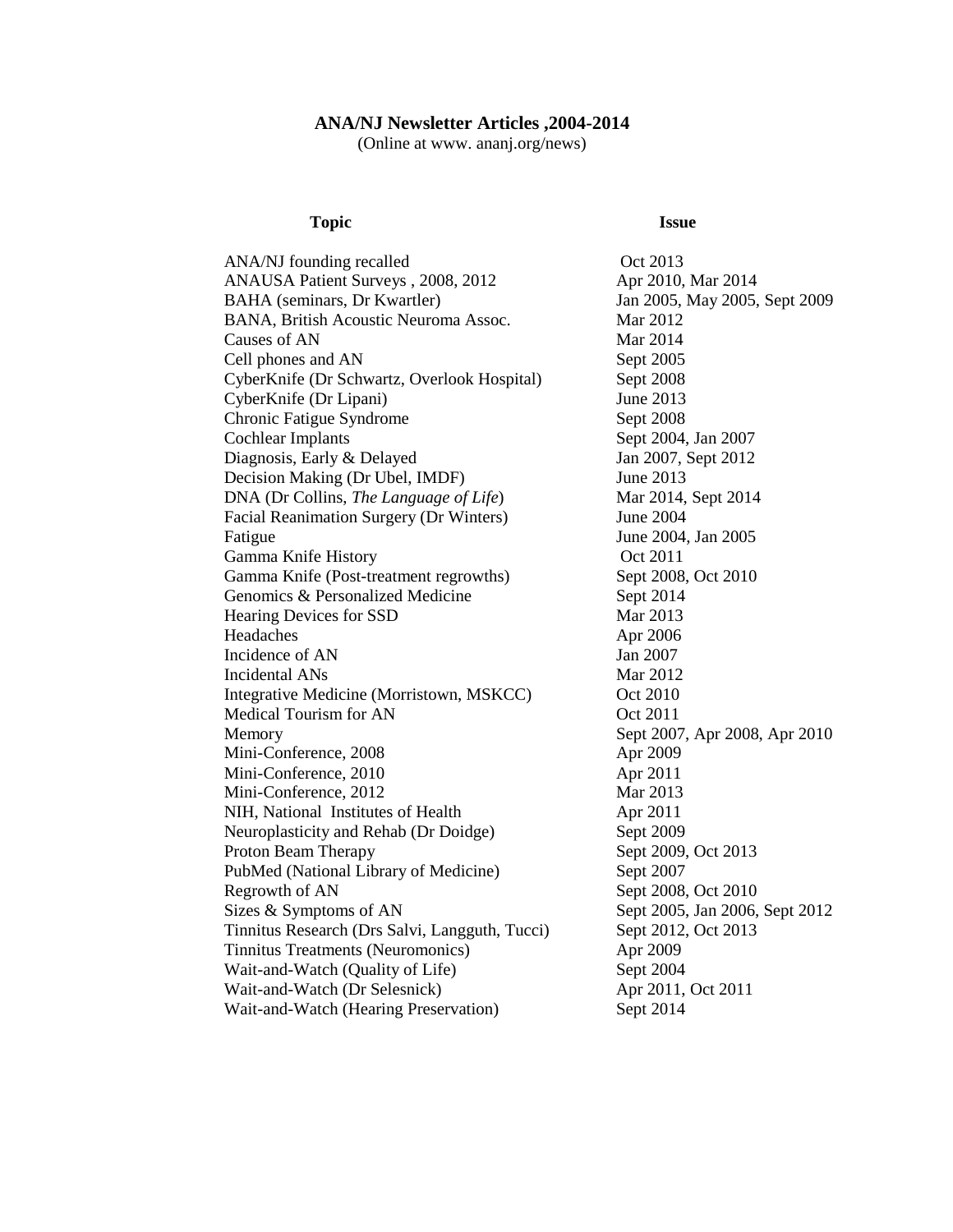## **Gifts & Donations to ANA/NJ**

(January 1, 2014 – December 31 ,2014)

The Executive Board of ANA/NJ gratefully acknowledges those who have contributed to ANA/NJ in support of its mission to provide information, encouragement and support to acoustic neuroma patients and their families.

Myrna Cummings Ran Abed Samuel H. Selesnick, MD<sup>\*</sup> Dick Barker Brad & Theresa Zimmerman\* Don Basile

Dick Barker David Isralowitz, MD Sue Barnett **Pat Mercready** Pamela Betterton\* Priscilla Boles **Matching Gifts** Kathleen Cecere\* Andy & Jeane Gregg Israel Heilweil Kristin Ingersoll\* Dave Lavender\* Elizabeth Snyder Wilma Ruskin\* Harry E. Springfield, Jr.\* **Memorial Donations**

Donna Carides\* Doug Carlson Corinne Leshnower Diane Hendricksen\* Bruno Mazzona\* John Hofmann Nicole Mirsky\* Joyce Silverman Helen Vaccaro\* Mary Ann Gengo Joan Young\*

\*Matching Gift

## **Benefactors 2014 Conference Donations**

Tom Blecher **Supporters** Gabrielle Hecht Clare Hofmann

Joan Grossman\* (Exxon Mobil Foundation)

Mr. & Mrs. Michael Petillo\* (Dr. Reddy's Laboratories, Inc.)

**Associates** In Memory of:

Arlene Barra\* Carolle Ann Donofrio Mildred Capuro\* Given by Arlene Barra

Catherine Garrison Given by Phyllis Schreiber

Pat Mercready **Clare H. Hofmann** 

## Judith Sackstein\* **United Way Donation**

In 2014, we received a Matching Gift Challenge Grant of \$1,000. Thanks to the generosity of our members and friends, a total of \$1,195 was raised, in addition to the \$1,000 grant.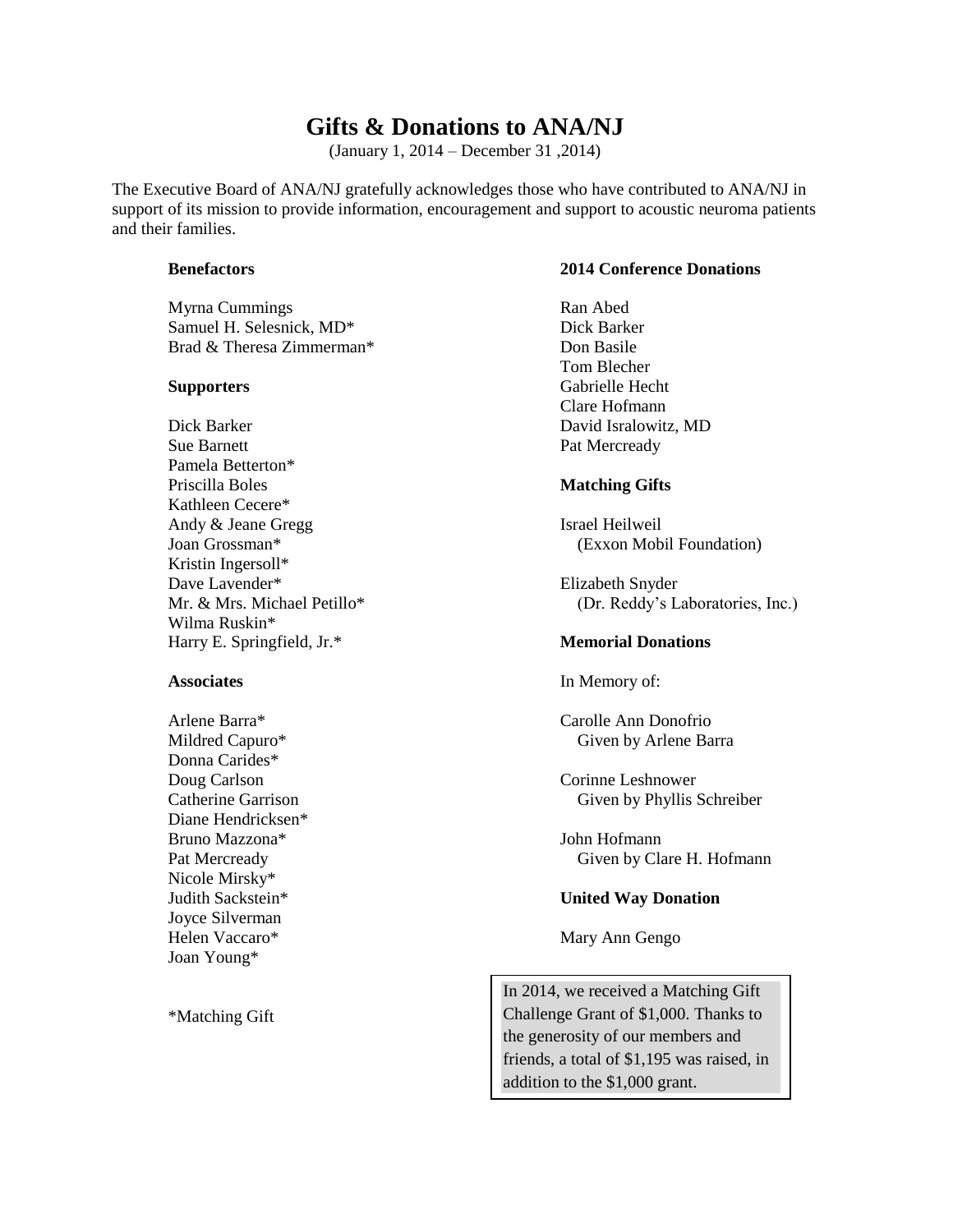

## 20<sup>th</sup> Anniversary Meeting!

# *"Living with Acoustic Neuroma: A Peer Panel Discussion"*

Let's Talk About Pre/post Treatment and Quality of Life Issues

## **Sunday, April 26, 2015 1-4 pm**

 **University Medical Center of Princeton at Plainsboro One Plainsboro Road Plainsboro, NJ 08536 609/853-7000**

Please bring your questions, concerns and ideas for conversation following the panel presentations.

## **Directions to the Medical Center of Princeton at Plainsboro**

The University Medical Center of Princeton at Plainsboro is located right off the northbound side of Route 1, between Plainsboro Road and Scudders Mill Road. ( Ruby Tuesday and Courtyard Princeton will be seen on the southbound side of Route 1, across the road from the hospital complex.)

Going **north on Route 1**, make a right onto Plainsboro Rd, and then take the jughandle at the traffic signal to make a left onto Punia Boulevard. On Punia Blvd, keep to right until the sign for Parking Lot V2. Turn left just past the sign and park in Lot V2. Enter directly into the Education Center, the low brick building ahead. Follow the ANA/NJ meeting signs for classrooms 1-3.